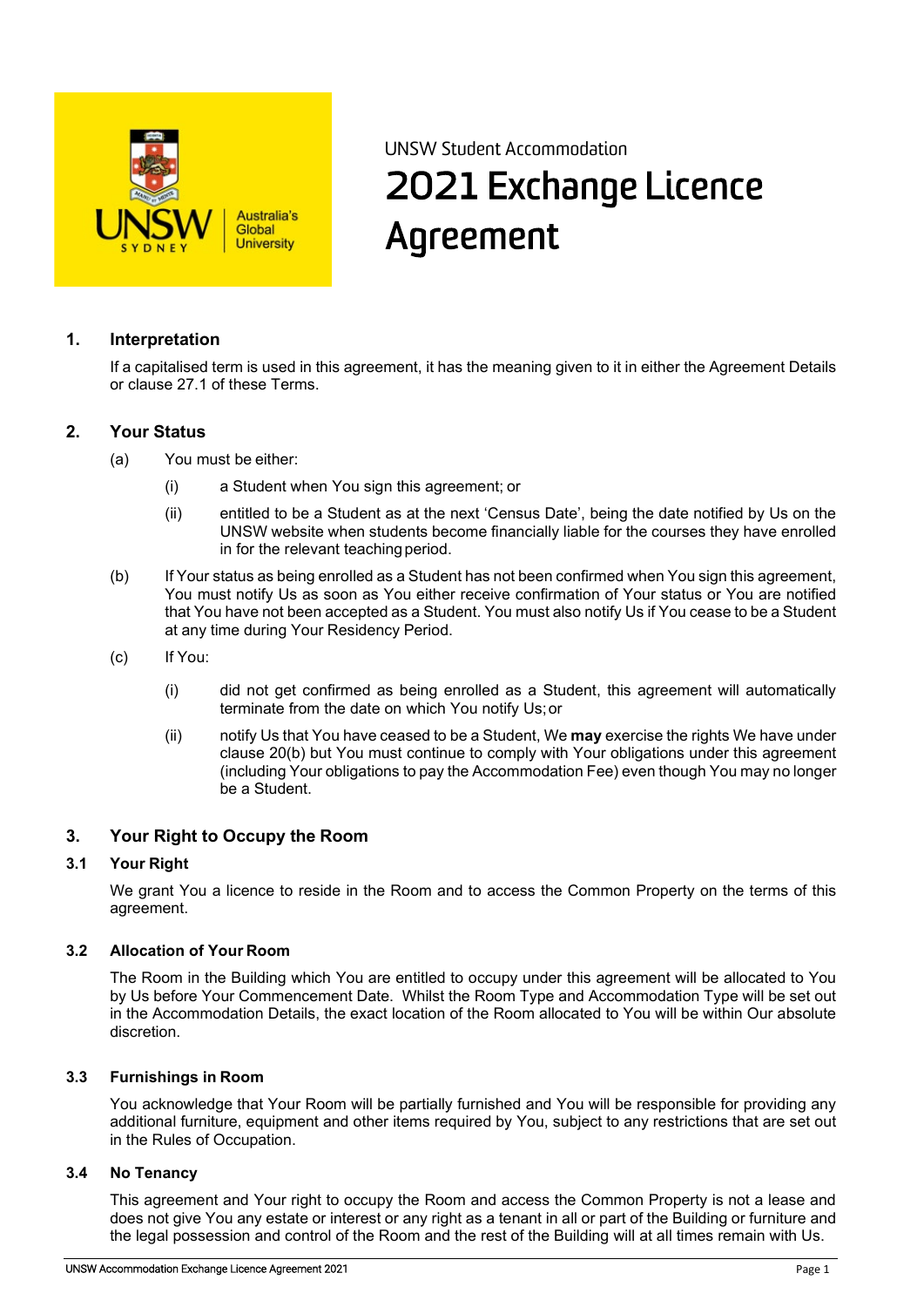#### **3.5 Vacancies**

- (a) You must only reside in the Room allocated to You and You may not move into any other room in the Building without Our consent.
- (b) Room vacancies within the Building that occur during Your Residency Period will be advertised by Us and We will determine the incoming resident in Our absolute discretion.

## **4. Residency Period**

- (a) You may only occupy the Room from the Commencement Date (and We will notify You of the time on that day after which You may move in) until 10am on the Termination Date, unless We agree in writing to extend Your TerminationDate.
- (b) If the Licence Agreement Details indicate that the Residency Period is for a single Term/s (Term 1, Term 2, Term 3) You must provide Us with evidence that You will be completing Your course at the end of the chosen Term by the start of your Licence Agreement. If You are not able or do not meet this requirement, the residency period will automatically revert to the full accommodation term for the relevant accommodation type.

## **5. Changes to Your Allocated Room**

## **5.1 You may request a Room Change**

You may request a transfer of accommodation to an alternative room within the Building or the accommodation by completing Our Residency Transfer Form and payment of the applicable administration fee. We will consider Your request provided there is alternative accommodation available and where applicable seek the Dean's approval and We may require You to enter into a new licence agreement setting out the details for the alternative accommodation.

## **5.2 When You may need to move**

#### *For Summer Break or Repairs*

- (a) We may move You to another Room in a Building on Campus of equal or better standard by giving You at least 14 days' notice where circumstance allow:
	- (i) at any time during the summer recess period; or
	- (ii) at any time if We consider it necessary or desirable to do so (in Our absolute discretion) such as if We need to undertake repairs or maintenance, to avoid difficulties between residents in the Building, to cater for the specific needs of a resident or if We require the Room for other purposes.

#### *Immediate Relocation*

(b) We may temporarily relocate You to another Room if We consider it is in the best interests of the other residents in the Building to do so on an immediate basis (for example, if You are creating a disturbance during the exam period).

#### *Responsibility*

- (c) If We give You a notice to move or temporarily relocate, You must comply with that notice within the specified period and if You do not, We may arrange to move Your possessions to the alternative room or to storage (ifrequired).
- (d) You release Us from any claim for compensation with respect to any damage caused to Your belongings or furniture in the relocation from Your current Room to the alternative room. The terms of this agreement continue to apply if You move to another Room.

## **6. Accommodation Fees**

## **6.1 Your obligation to pay the AccommodationFees**

- (a) You must pay the Accommodation Fees relevant to Your Room Type and Accommodation Type without deduction or set-off.You must pay the Accommodation Fees using the payment methods set out in the Accommodation Fee Schedule or as otherwise notified by Us from time to time.
- (b) Except if this agreement is terminated by Us because We are unable to continue to provide the Room on an ongoing basis in accordance with clause 20(a), You are responsible for paying the Accommodation Fee for the whole of the Residency Period even if this agreement is terminated and You no longer reside in the Room or You cease to be a Student.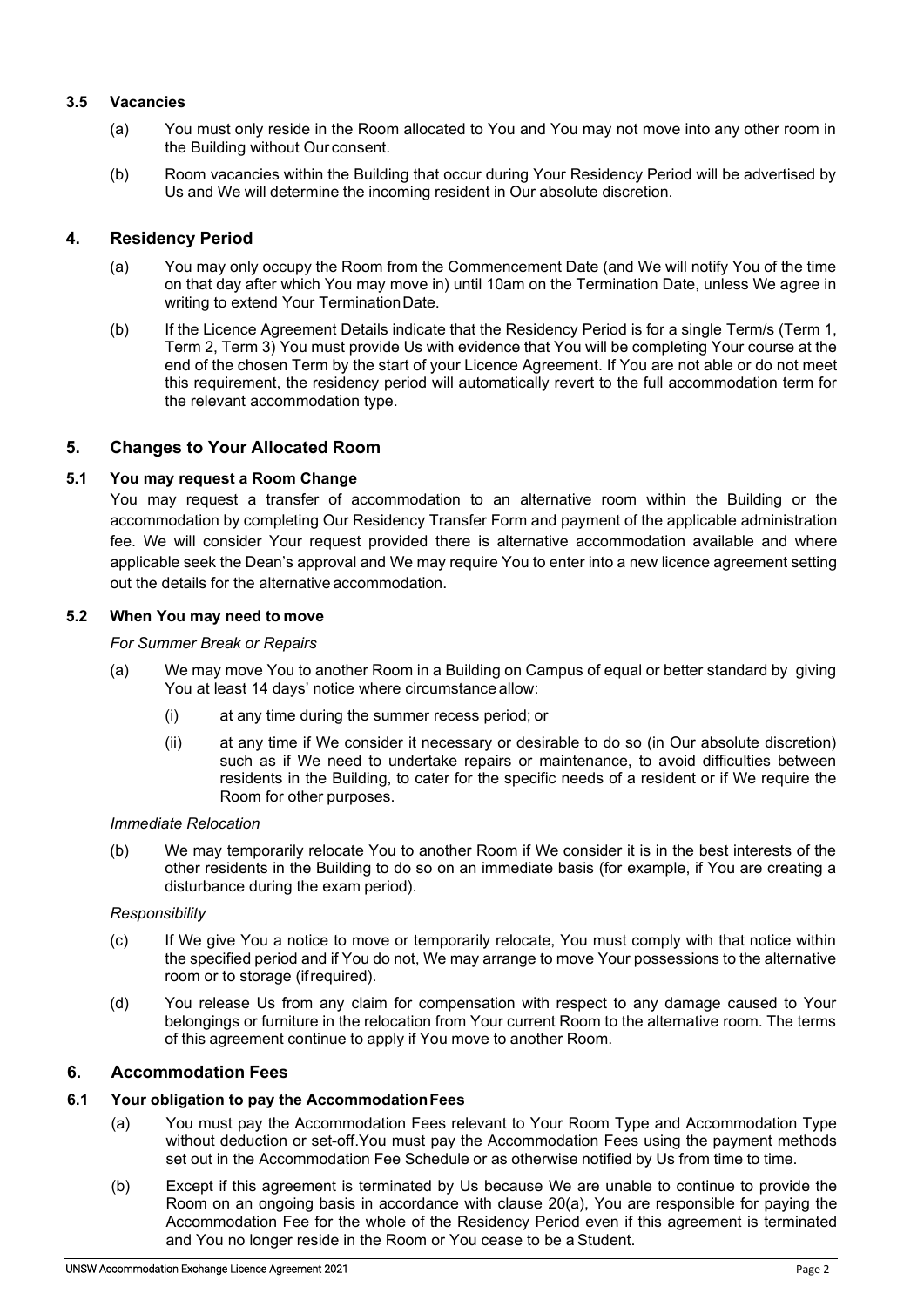## **6.2 Payment Plan**

Despite the payment terms in Annexure B, We may, but are not obliged to, enter into a specific payment plan with You if You can demonstrate a financial need. However, any payment plans:

- (a) will require all Accommodation Fee payments to be made in advance; and
- (b) must be agreed by Us and You prior to the Commencement Date.

## **7. Your Financial Responsibility**

- (a) At any time (including following termination of this agreement) We may issue an invoice to You for:
	- (i) costs associated with repairing any loss or damage to the Room or Building which You are responsible for under this agreement, including costs associated with repairing or replacing any damaged or missing furniture, furnishings or fittings (except fair wear and tear);
	- (ii) costs associated with any necessary cleaning;and
	- (iii) any outstanding Accommodation Feepayments.
- (b) If You fail to comply with, or perform any of Your obligations contained in this agreement (including payment of an invoice issued under paragraph 7(a)), We may at any time, in Our absolute discretion, place a Denial of Services block on your student account which will prevent you from accessing the following services:
	- (i) Exam results
	- (ii) Access to buildings and computer labs
	- (iii) Access to Library Services
	- (iv) Official transcripts or any other official documentation issued by the University
	- (v) Graduation or re-enrolment (whichever is applicable)

until such time that the failure has been rectified. If We take this action, it does not prejudice Our right to seek other remedies.

This clause continues to apply even if this agreement is terminated.

#### **8. Condition and Maintenance of the Room**

- (a) We make the Room available to You in the condition set out in the Condition Report.
- (b) You must inspect the Room and complete the Condition Report within two (2) business days of the Commencement Date.
- (c) You must:
	- (i) keep the Room and the Common Area in a reasonably clean and tidy state at all times;
	- (ii) notify Us as soon as practical of any damage to the Room or the Common Area;
	- (iii) not attach any furniture, fixture or fitting including posters; and
	- (iv) not alter or add to the Building without Our prior written consent.

#### **9. Repairs**

- (a) Except for fair wear and tear, You are directly responsible for the costs associated with repairing or rectifying the Room during the Residency Period including but not limited to attendances andservices provided by UNSW Security, UNSW Maintenance and any non-UNSW tradesperson such as a locksmith, plumber, electrician, glazier, pest control and fire brigade.
- (b) You may be charged for a service call if an appointment for repairs is made by either You or Us (provided any notice required under this agreement has been given to You by Us) and the attending tradesperson(s) cannot gain access due to Your unavailability.
- (c) For non-urgent and urgent repairs required during business hours, You must contact the UNSW Student Accommodation Office.
- (d) For urgent repairs outside business hours, You must contact UNSW Security on 9385 6666, who are responsible for co-ordinating a response. Or for non-urgent repairs outside of business hours you must contact UNSW Student Accommodation Office during business hours.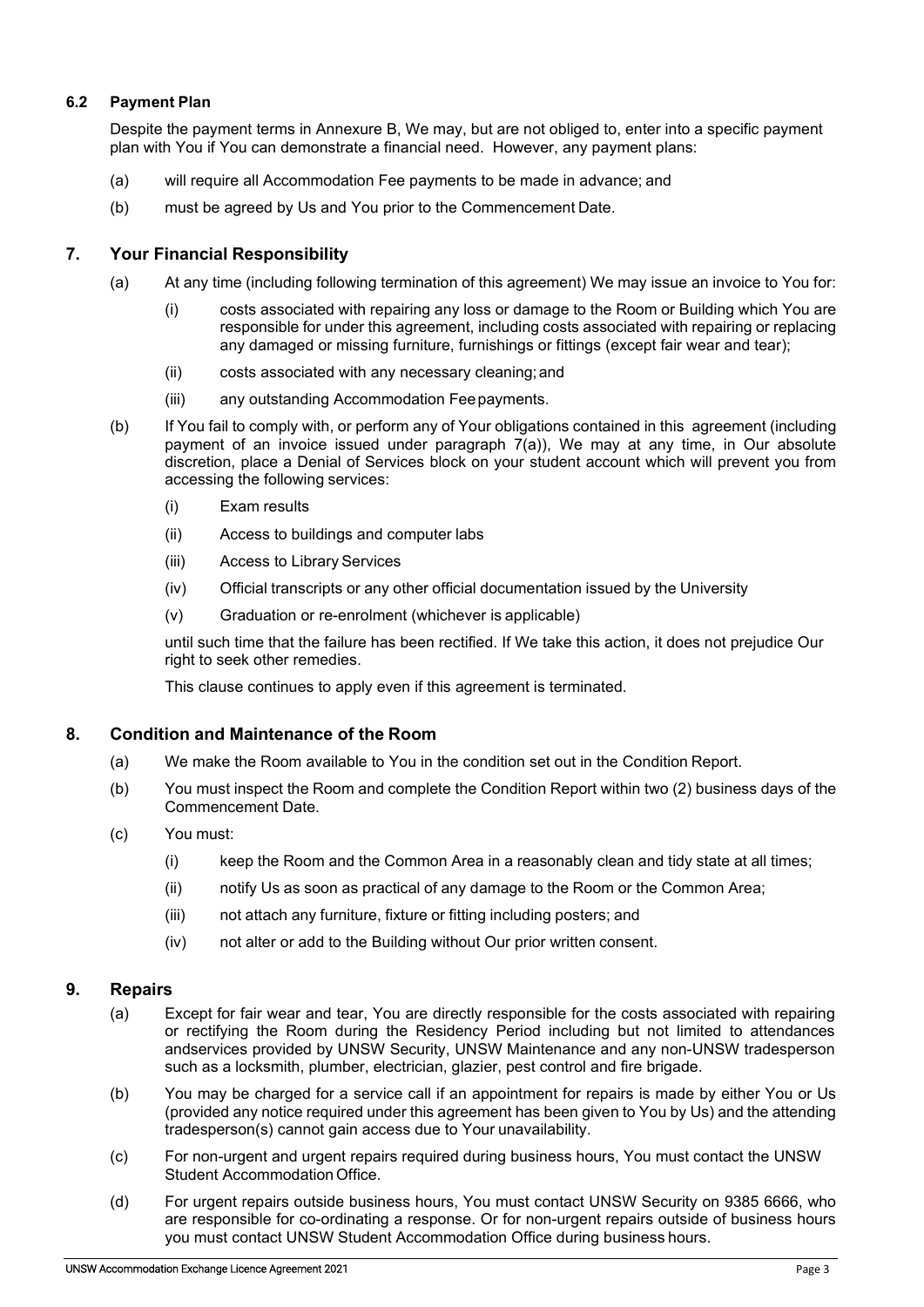## **10. Use of Room and Conduct**

- (a) You acknowledge that:
	- (i) the UNSW Student Code of Conduct applies to any conduct in the Building and You must comply with Your obligations under that Code; and
	- (ii) You have access to the UNSW Student Accommodation Handbook outlining the broader philosophy and operations applicable to the Building and the accommodation. The Handbook may be updated by Us from time to time and does not form part of this Licence Agreement.
- (b) You must:
	- (i) comply with the Rules of Occupation as set out in Annexure A including not breaching Rule 8 (Smoking), Rule 9 (Drugs), Rule 10 (Alcohol) or Rule 11 (Weapons);
	- (ii) not create any noise in or around the Room that is likely to interfere with the peaceful enjoyment of the Your neighbours or any other person using the Room, the Building and its surrounds;
	- (iii) not threaten, abuse, intimidate or harass any member of UNSW staff, Your neighbours, tradesmen or co-occupant(s); and
	- (iv) obey all laws relating to residing in and using the Room and Building, comply with any lawful notice issued by any authority relating to the Room and Building and will notify Us immediately of any notice received.
- (c) We may:
	- (i) charge You up to \$550 for each and every breach committed by You of this clause 10; and
	- (ii) terminate this agreement by notice in writing to You with immediate effect if You breach clause 10 of this agreement.

## **11. Security**

- (a) You must ensure that the property is properly secured at alltimes.
- (b) Under no circumstances must You permit doors to be kept unlocked or windows left open to allow casual visitors to gain access to theBuilding.
- (c) You are responsible for the conduct and behaviour of all of Your guests and invitees.
- (d) We are not responsible for any theft or damage to any of the parts, equipment or contents of Your property.

## **12. Liabilities and Indemnities**

#### **12.1 When Joint and Individual Liability arises**

The Agreement Details will specify whether more than 1 resident is permitted to occupy the Room:

- (a) If a single occupancy is specified, You will be solely liable for all expenses, costs, fees, charges and damage arising out of or in relation to Your occupation of the Room; and
- (b) If more than one resident is permitted to occupy the Room, You are jointly and severally liable with any other resident permitted to occupy the Room for all expenses, costs, fees, charges and damage arising out of or in relation to the occupation of the Room including for any loss or damage arising from a failure by You or another resident to lock all windows and doors in the Room.

#### **12.2 You Occupy the Room at Your own Risk**

- (a) You occupy and use the Room, Common Property and other parts of the Building and its facilities and services at Your own risk. You should consider taking out appropriate contents insurance for any of Your personal items held in the Building.
- (b) We are not responsible (and You must indemnify Us and Our personnel) for any claims, injury, demands, loss or damage of any kind (including any personal injury or death or loss or damage to any personal items) to You and Your guests and invitees that might be suffered or incurred whilst in or in the vicinity of the Building, except to the extent the injury, loss or damage was caused by Our negligent act or omission.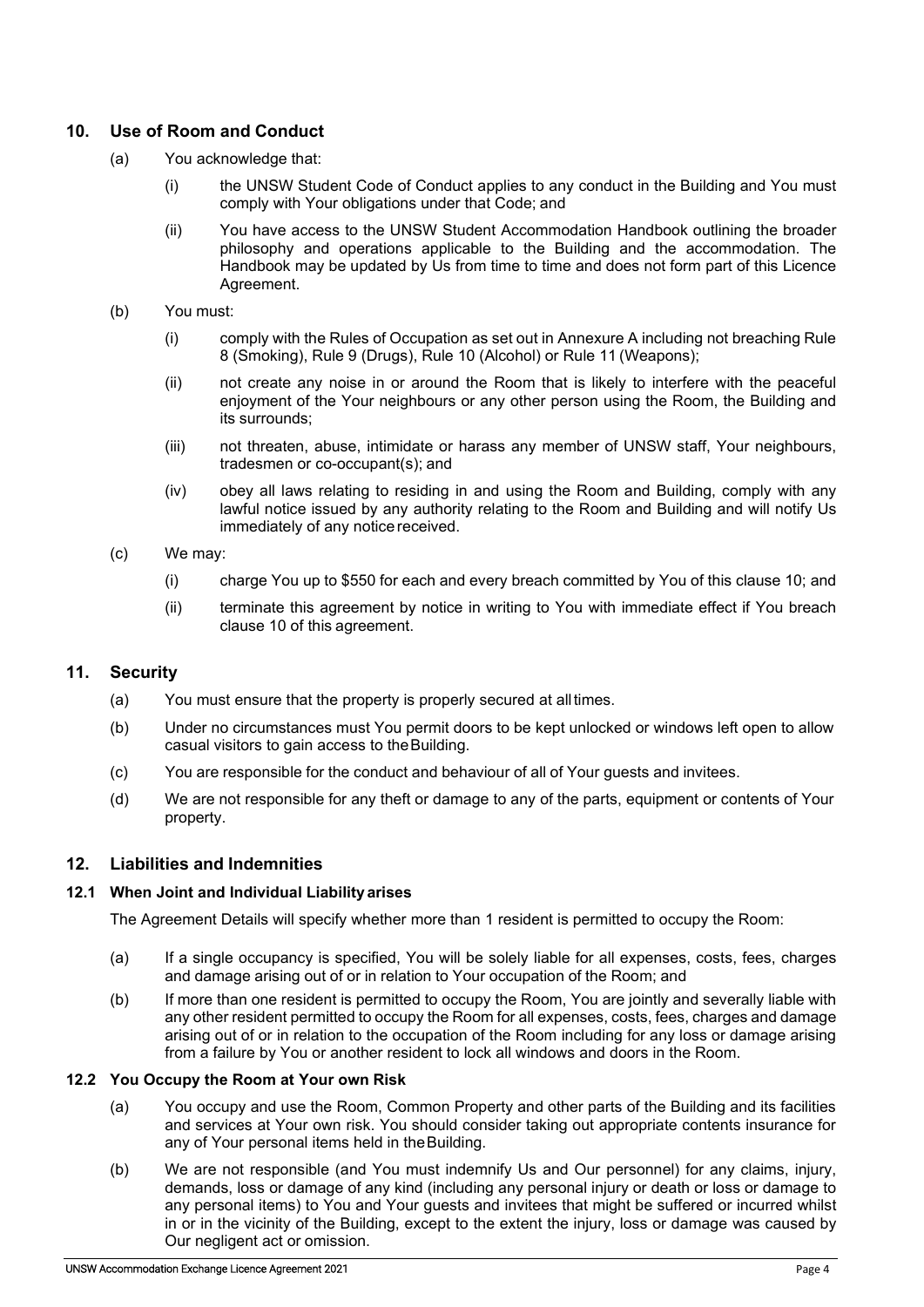## **13. Access**

- (a) We will endeavour to give You reasonable notice of any intention to enter the Room for purposes such as carrying out repairs, inspections and showing prospective occupants, although We are not obliged to do so.
- (b) We may conduct inspections of the Room if We consider such inspections to be necessary.
	- (i) Failure to pass inspections will result in charges for professional cleaners to return the room and/or apartment to the same condition and repair as the Room was in (subject to fair wear and tear) at the CommencementDate;
- (c) You must contact Us immediately if the identity of any tradesperson seeking access to the Room or the Building cannot be verified.
- (d) You must co-operate with Us and Our tradespeople as reasonably required when the Room or Common Property needs to be accessed.

## **14. Our Rights**

We will at all times during the Residency Period (and any holding over period) keep possession of, and full control over, the Building and will at all times have full and free access for such purposes as We may consider appropriate.

## **15. Utilities and Internet Access**

- (a) Data usage and utility costs are included in the Accommodation Fee. However, if We, in Our absolute discretion, consider You have incurred excessive data usage or utility costs, We may require You to pay the additional costs in the same manner as the Accommodation Fee is paid.
- (b) You must not remove or damage or misuse any part of any networking infrastructure installed on the Room or Common Property.

## **16. Locks, Keys and Security Access Cards**

- (a) Except for fair wear and tear You are responsible and liable to pay for the cost of:
	- (i) repairing any door locks to the Room;
	- (ii) replacing any issued key or security access cards lost, damaged or misplaced (the cost is specified in the Fee Schedule); and
	- (iii) replacing any issued key or security access cards, if You fail to return Your key or any temporary security access card personally to Us on or before the TerminationDate.
- (b) You must immediately report the loss or damage of any door locks, keys and/or security access cards to Us.If You lock yourself out of the Room or the Building outside of business hours (UNSW Apartments and University Terraces), You should contact UNSW Security on 9385 6666. A lock out fee will be charged by UNSW Security and payable directly to them at the time of the lock out. If You lock yourself out of the Room or the Building during business hours, You will need to contact UNSW Student Accommodation.
- (c) You must not change any of the locks in the Room or theBuilding.

## **17. Smoke Alarms & Fire Protection Equipment**

- (a) Under no circumstances must You remove, interfere with or obstruct any smoke alarm or any other fire protection equipment within the Building.
- (b) You must not use candles or misuse heaters in any manner that would be a fire hazard. This includes drying clothes on or close to heater(s), or heaters being placed close to curtains and soft furnishings.
- (c) In the interests of safety, heaters with an exposed element, small fan heaters and bar heaters are prohibited. Residents may only use enclosed column heaters with a maximum capacity not exceeding 1,200 watts with the prior consent of management.
- (d) You are responsible and liable to pay for the cost of any false fire alarm attendances triggered by You or Your quests.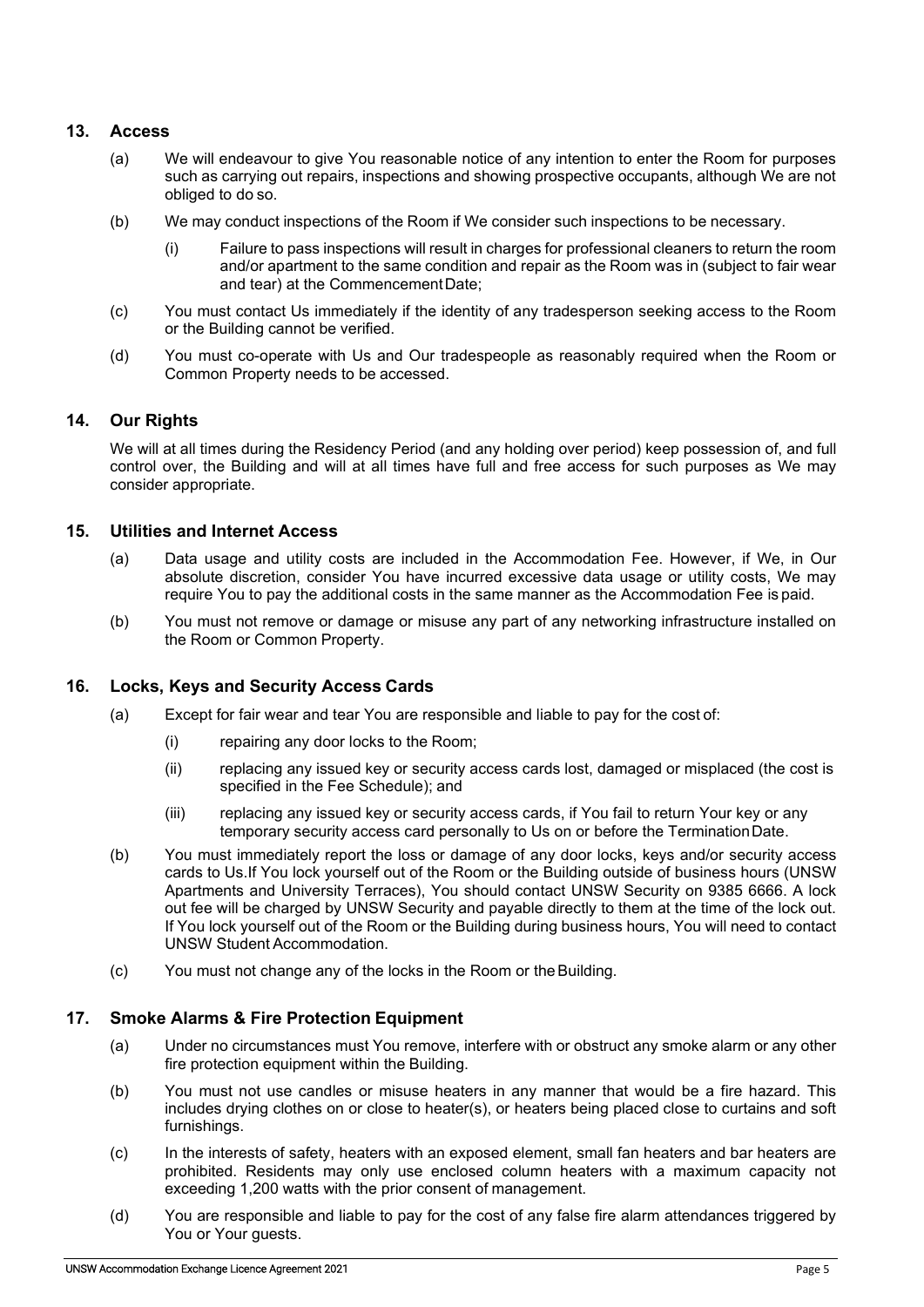## **18. Insects**

You agree that while We will reasonably attempt to ensure that the Room is insect free, We are not responsible for any insect infestation that may occur after the Commencement Date.

## **19. If You want to Vacate Early**

You may terminate this agreement prior to the Termination Date by giving Us at least four (4) weeks' written notice, in which case You will still have ongoing responsibilities including the continued payment of the Accommodation Fee for the remainder of the Residency Period as set out in clause 20.

## **20. When We can Terminate this agreement**

We may terminate this agreement:

- (a) if for any reason We are unable to continue to provide the Room as accommodation on an ongoing basis by giving You at least three (3) weeks' notice;
- (b) if You:
	- (i) fail to be confirmed as a Student by the CensusDate;
	- (ii) cease to be an enrolled student of the University;
	- (iii) fail to move in and occupy the Room within 10 days of Your Commencement Date and We have not given You approval in writing to delay Your move in;
	- (iv) have entered into a formal or informal sub-licence arrangement in relation to Your Room in breach of clause 22; or
	- (v) in Our reasonable opinion, have permanently vacated the Room before the Termination Date and You have not given Us notice under clause 19,

by giving You at least one (1) weeks written notice;

- (c) immediately if You breach clause 10;
- (d) if You breach any other obligation under this agreement:
	- (i) that is not capable of being remedied;or
	- (ii) that is able to be remedied but You have failed to remedy that breach to Our reasonable satisfaction within the time period specified in a notice to You; or
- (e) if You fail to pay any of the amounts owed under this agreement within fourteen (14) days after the due date for payment.

#### **21. Consequences of You Vacating Early or Termination**

#### **21.1 Administration Fee and Continuing Obligation to pay Accommodation Fee**

If:

- (a) You terminate this agreement prior to the Termination Date; or
- (b) We terminate this agreement prior to the Termination Date (except in the circumstances described in clause 20(a)),

then:

- (c) We may charge You an administration fee equal to 2 weeks of Accommodation Fees, which You acknowledge is a reasonable estimate of the costs We incur as a consequence of You vacating the Room early (such as processing the application for a replacement Resident); and
- (d) You must continue to pay the Accommodation Fees and all other applicable fees and charges under this agreement up to and including the Termination Date irrespective of whether or not You are still a Student, unless and until:
	- (i) subject to clause 21.2, We have entered into a residential accommodation agreement with a replacement Resident and they have commenced paying the applicable accommodation fee for Your Room; or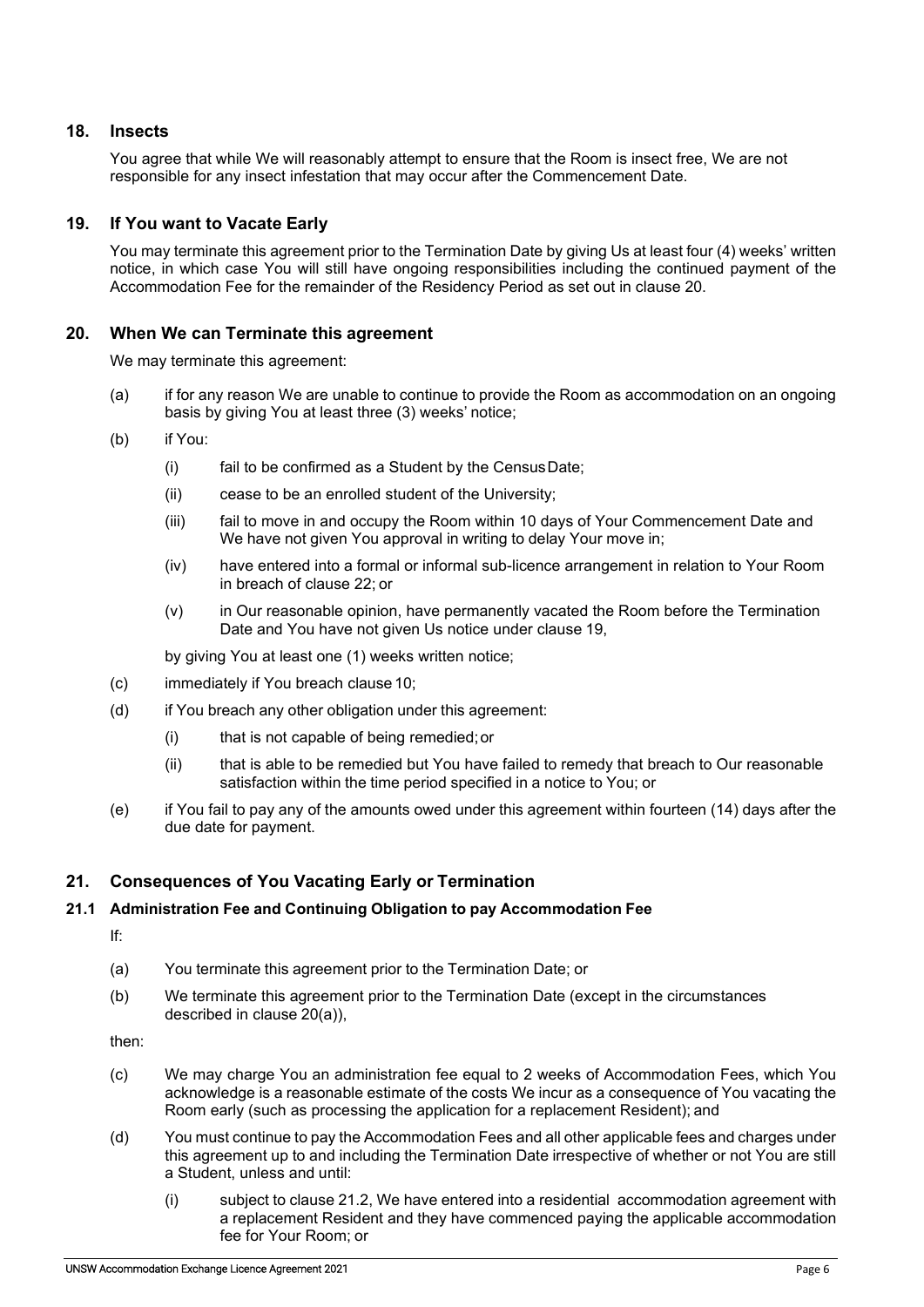- (ii) We notify You in writing (in Our absolute discretion) that You are released from Your continuing liabilities and obligations under this agreement.
- (iii) We reserve the right to accept the most suitable applicant in Our absolute discretion

This clause continues to apply even if this agreement is terminated.

#### **21.2 Process for Replacement Resident**

- (a) If this agreement is terminated prior to the Termination Date (except in the circumstances described in clause 20(a)):
	- (i) You may ask Us to select an applicant on the waiting list (if there is any) to become a replacement Resident; or
	- (ii) if there are no applicants on the waiting list, You may find a proposed replacement Resident to occupy the Room but this personmust:
		- (A) be currently enrolled as a Student atUNSW;
		- (B) not be a current resident under an existing accommodation agreement with Us;
		- (C) complete the College interview process if it is for a UNSWCollege;
		- (D) sign a residential accommodation agreement in form required by Us for at least the unexpired period of Your Residency Period;and
		- (E) pay any relevant fees.
- (b) We will not be obliged to accept any replacement resident:
	- (i) unless and until You have paid all outstanding Accommodation Fees and all other applicable fees and charges under this agreement as at the date on which a replacement Resident becomes liable to pay an accommodation fee to Us for Your Room; and
	- (ii) unless the replacement resident is acceptable to UNSW Student Accommodation, who will have the final decision on their suitability (in Our absolute discretion).

## **21.3 Failure to Pay**

If You fail to pay the administration fee under clause 21.1, any ongoing Accommodation Fees or any other fees or expenses You are liable for under this agreement, We may exercise Our rights to block Your access to myUNSW and accordingly to UNSW resources in accordance with 7(b) until any outstanding amounts are paid.

#### **21.4 General End of OccupancyObligations**

- (a) On or before the Termination Date, unless an extension to the Residency Period is agreed with Us in writing, You must:
	- (i) return the Room in the same condition and repair as the Room was in (subject to fair wear and tear) at the Commencement Date;
	- (ii) remove Your property and make good any damage You or Your guests caused to the Room and the Common Property (to Our satisfaction); and
	- (iii) make sure the Room and the immediately surrounding Common Property is clean and free from rubbish (including cigarette butts); and
	- (iv) vacate the Room.
- (b) If You do not comply with Your obligations under clause 21.4(a) by the Termination Date, You must pay an occupation fee to Us on Our demand, such occupation fee being calculated at the rate of \$100 per day plus GST (if any) from the Termination Date until the day You have fully complied with Your obligations under clause 21.4(a).
- (c) You agree that the cleaners may dispose of any personal items including food items that are left in the Building after the Termination Date.
- (d) We take no responsibility for any items left in the accommodation after the Termination Date.
- (e) Failure by You to comply with clause 21.4(a) may result in immediate eviction by UNSW Security.
- (f) Any provision of this agreement that expressly or by implication is to continue after termination or expiration of this agreement will continue.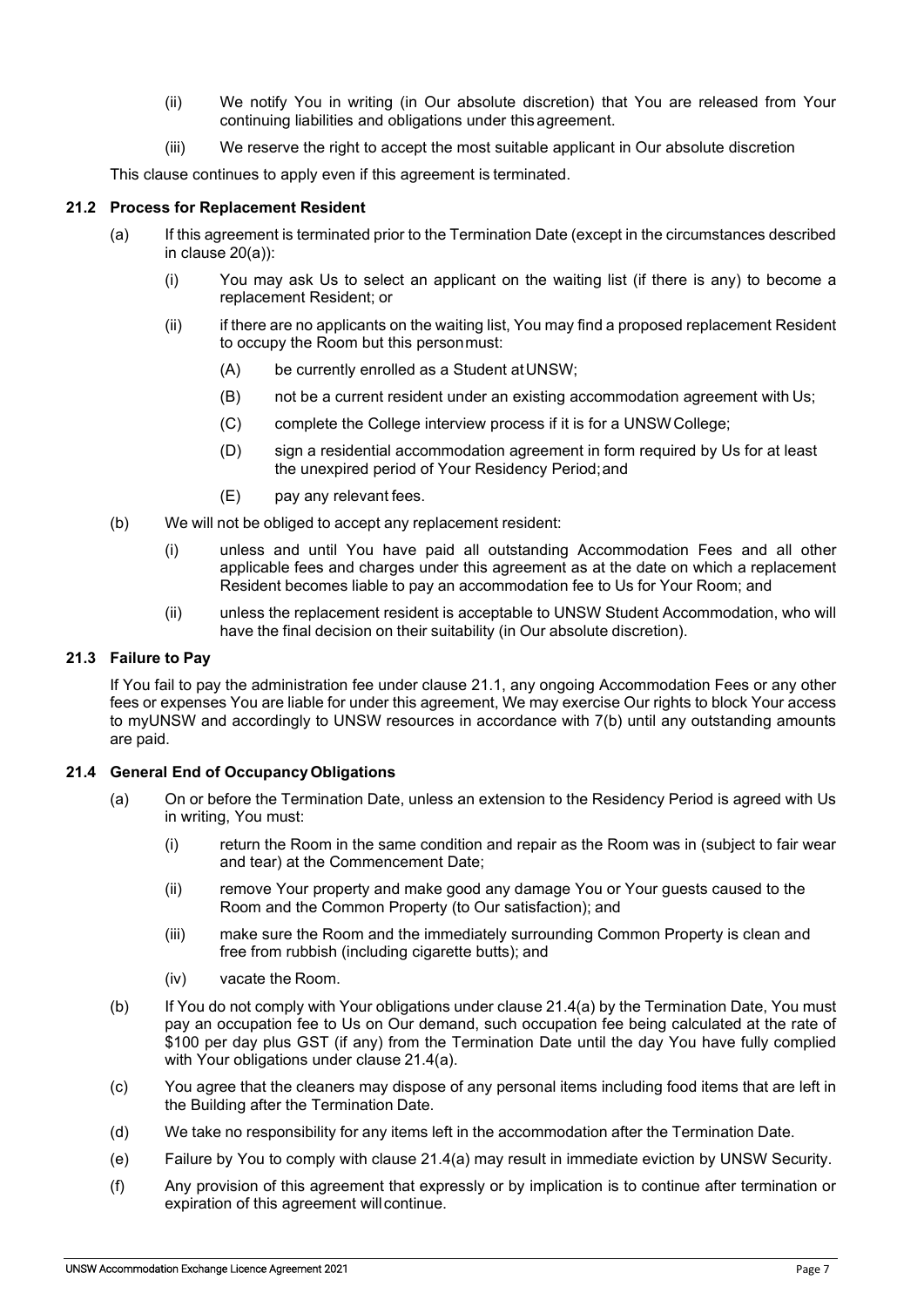## **21.5 Failure to Perform**

We may do anything which You should have done under this agreement if You do not promptly do so or, if in Our reasonable opinion, You do not do so properly. You must reimburse Us on demand for any costs and expenses incurred by UNSW under this clause.

## **22. No Assignment or Sublicensing**

This agreement and Your right to occupy the Room:

- (a) is personal to You and must not be assigned;and
- (b) may not be sub-licensed by You.

## **23. Privacy Consent**

You consent to Us:

- (a) using Your personal information (including Your photo) that You have provided to UNSW, including disclosing Your personal information to UNSW Security, for any purpose related or incidental to Your occupation and use of, and access to, the Room, Building or Common Property.
- (b) using Your academic record to confirm Your enrolment status at the University or for any purpose related or incidental to Your occupation.
- (c) notifying the person You have identified as Your "parent/guardian/next of kin" in Your application form if We consider that there is significant concern regarding Your health or well-being. You will notify UNSW Student Accommodation of any changes to thisperson.
- (d) discussing Your account with Your "parent/guardian/next of kin" if necessary.
- (e) Recording and reproducing on film, tape and by any other means (including, without limitation, still photography) You whilst observing or participating in any activity in the Accommodation or at any place outside the Accommodation, including any such activity which is organised, sponsored or promoted, recommended or endorsed by Us or by any organisation or group which is in any way associated with UNSW Student Accommodation (the Recording);
- (f) Using the Recording (in whole or in part) to produce promotional and editorial material (the Material) relating to UNSW Student Accommodation's business, including the right to synchronise the audio from the Recording with other visual images and the vision from the Recording with other audio; and
- (g) Publishing, communicating and/or permitting the communication of the Recording and the Material to the public throughout the world in all media (including, without limitation, on any website or social networking site) for educational, promotional, advertising, selling and marketing purposes related to UNSW's Student Accommodation business.

## **24. Notices**

- (a) A notice or other communication required or permitted to be given must be in writing, and in the case of a notice or communication to You, sent to Your UNSW Student email address.
- (b) A notice or other communication sent by email is taken to have been given (unless otherwise proved):
	- $(i)$  if sent before 4 pm on a business day; on the day it is sent
	- (ii) if sent after 4pm on a business day; the next business day,or
	- (iii) if sent on a day that is not a business day; on the next business day following that day.
- (c) We may change Our address for service by giving notice of that change in writing to You.
- (d) If You are required to give a notice to Us under this agreement, You must send that notice to [accommodation@unsw.edu.au](mailto:accommodation@unsw.edu.au)

#### **25. Waiver or Variation**

(a) No failure to exercise and no delay in exercising any right, power or remedy under this agreement or no single or partial exercise of any right, power or remedy will prevent any other or further exercise of that or any other right, power or remedy.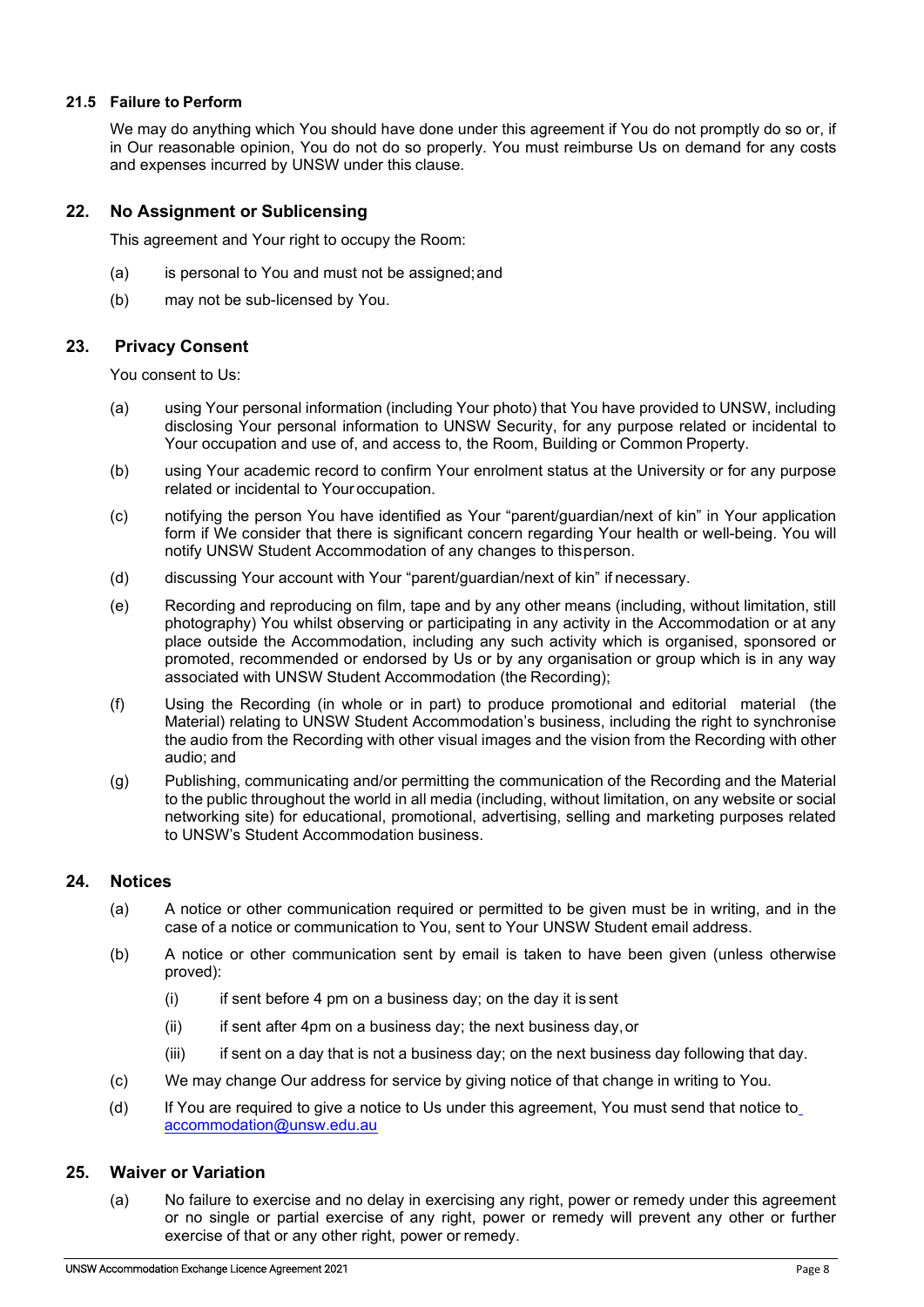- (b) The exercise of a power or right does not prevent:
	- (i) its future exercise; or
	- (ii) the exercise of any other power or right.
- (c) The variation or waiver of a provision of this agreement or a party's consent to depart from a provision by another party will be ineffective unless in writing signed by the parties.
- (d) No waiver by Us of one breach of an obligation under this agreement is a waiver of another breach of that same obligation or of any other.
- (e) The demand by Us for, or acceptance by Us of an Accommodation Fee or any other money payable under this agreement after You fail to do so is not a waiver of any earlier breach by You. The later acceptance by Us of the Accommodation Fee or other money (as appropriate) is a waiver by Us only in relation to Your failure to make that particular payment when due.
- (f) Any waiver by Us must be inwriting.

#### **26. Whole Agreement**

In relation to the subject matter of this agreement:

- (a) represents the entire agreement between the parties; and
- (b) overrides all oral and written communications by or on behalf of any of theparties.

## **27. Definitions and Interpretation**

#### **27.1 Definitions**

In this document, unless otherwise indicated by the context:

| <b>Accommodation Fee</b> | means the accommodation fees and other charges specified in the Accommodation<br>Fee Schedule or as otherwise set out in this agreement.                                                                                                                                                  |
|--------------------------|-------------------------------------------------------------------------------------------------------------------------------------------------------------------------------------------------------------------------------------------------------------------------------------------|
| <b>Agreement Details</b> | means the schedule attached to the front of these Terms setting out the variable<br>information related to this agreement such as Your details and other information<br>related to the Room                                                                                               |
| <b>Building</b>          | means the accommodation building identified in the Agreement Details in which the<br>Room is located.                                                                                                                                                                                     |
| <b>Business Hours</b>    | means the hours from 8:30am to 4:30pm, as changed from time to time.                                                                                                                                                                                                                      |
| <b>Business Day</b>      | means a day that is not a Saturday, Sunday, public holiday or bank holiday in<br>Sydney.                                                                                                                                                                                                  |
| <b>Commencement Date</b> | means the Commencement Date for the Room as specified in the Agreement Details.                                                                                                                                                                                                           |
| <b>Common Property</b>   | means those parts of the Building specified by Us from time to time for use by<br>occupants of the Building in common with Us and its respective employees, invitee,<br>licencees and any other persons authorised by Us and which are not otherwise<br>leased or licensed to any person. |
| <b>Condition Report</b>  | means the condition report for the Room and the furniture (if any) as at the<br>Commencement Date that We will provide to You.                                                                                                                                                            |
| <b>Fee Schedule</b>      | means the schedule of Accommodation Fees and charges payable by You,<br>which is set out in Annexure B.                                                                                                                                                                                   |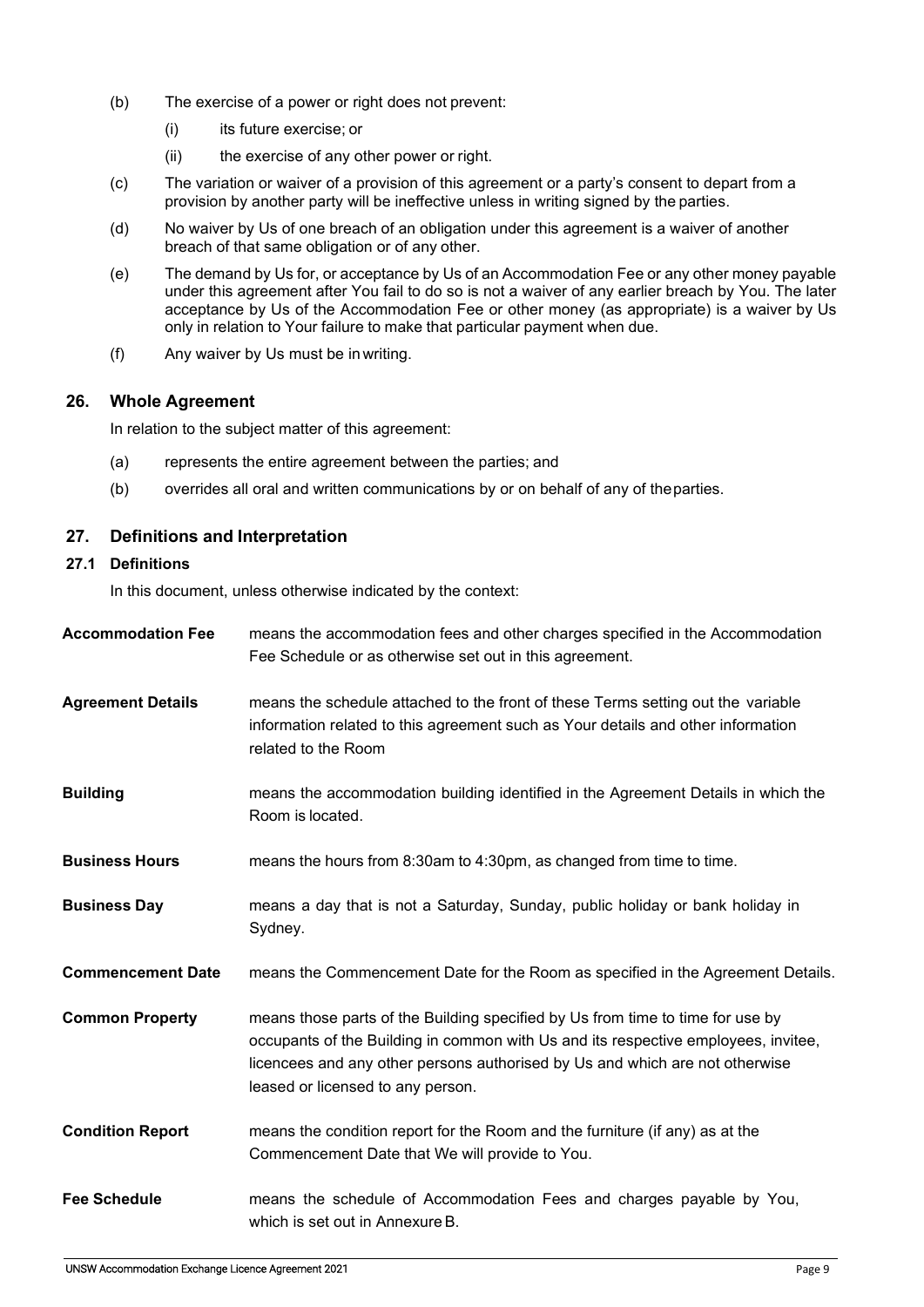| <b>GST</b>                                         | has the meaning given in the A New Tax System (Goods and Services Tax) Act 1999.                                                                                                                         |  |  |
|----------------------------------------------------|----------------------------------------------------------------------------------------------------------------------------------------------------------------------------------------------------------|--|--|
| <b>Handbook</b>                                    | means the handbook issued by the UNSW Student Accommodation office to You<br>outlining the broader philosophy and operations applicable to the Room and the<br>Building and the accommodation.           |  |  |
| myUNSW                                             | means the website page contained within the UNSW website providing UNSW<br>services and resources.                                                                                                       |  |  |
| <b>Residency Period</b>                            | means the period identified in clause 4.                                                                                                                                                                 |  |  |
| Room                                               | is a room of the Room Type specified in the Agreement Details in the Building which:                                                                                                                     |  |  |
|                                                    | We have allocated to You in accordance with clause 3.3; or<br>(a)                                                                                                                                        |  |  |
|                                                    | any replacement Room which We notify You in writing that You are<br>(b)<br>entitled to occupy in accordance with clause 5.                                                                               |  |  |
| <b>Room Fees</b>                                   | means the Application Fee, the Advance Payment on Acceptance of Offer and the<br>Accommodation Fee as set out in Annexure B Accommodation Fee Schedule.                                                  |  |  |
| <b>Rules of Occupation</b>                         | means the rules set out in Annexure A to this agreement.                                                                                                                                                 |  |  |
| <b>Student</b>                                     | means a student that is enrolled or entitled to enrol at UNSW.                                                                                                                                           |  |  |
| <b>Term</b>                                        | means the period of each academic year identified as a term on the UNSW academic<br>calendar published on the UNSW website.                                                                              |  |  |
| <b>University Terraces</b>                         | means the accommodation of that name located at Gate 2, High Street UNSW<br>Sydney NSW 2052.                                                                                                             |  |  |
| <b>UNSW</b>                                        | means the University of New South Wales (ABN 57 195 873 179).                                                                                                                                            |  |  |
| <b>UNSW Apartments</b>                             | means any one or more of Barker Street Apartments, Mulwarree Apartments or High<br>Street Apartments.                                                                                                    |  |  |
| <b>UNSW College</b>                                | means any one or more of the following Basser College, Goldstein College, Fig Tree<br>Hall, Philip Baxter College, Colombo House, International House or UNSW Hall.                                      |  |  |
| <b>UNSW Maintenance</b>                            | means the UNSW Student Accommodation maintenance staff as well as the UNSW<br>Facilities Maintenance staff who are responsible for repairs and maintenance in all<br>UNSW buildings.                     |  |  |
| <b>UNSW Student</b><br><b>Accommodation Office</b> | means the office managing the accommodation provided by UNSW.                                                                                                                                            |  |  |
| <b>UNSW Security</b>                               | means the UNSW Security Services office responsible for providing a 24 hour security<br>presence on the UNSW campus and maintaining security monitoring services.                                        |  |  |
| <b>UNSW Student Code of</b><br><b>Conduct</b>      | means the document named 'Student Code of Conduct' available on the UNSW<br>website stating the standard of conduct expected of students of UNSW with respect to<br>their academic and personal conduct. |  |  |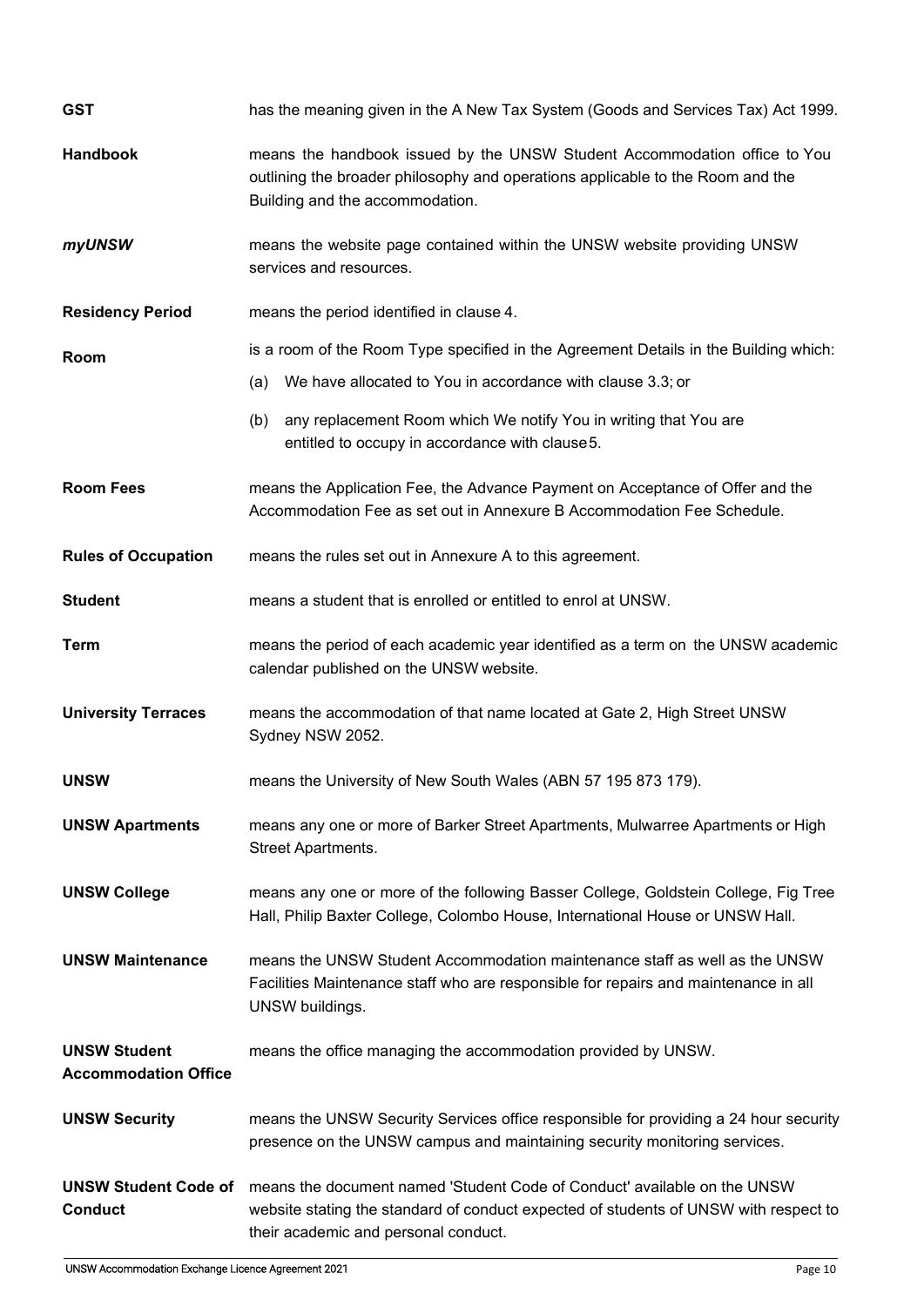| Us, We or Our    | means UNSW.                                                                                               |  |
|------------------|-----------------------------------------------------------------------------------------------------------|--|
| Termination Date | means:                                                                                                    |  |
|                  | the 'Termination Date' specified in the Agreement Details;<br>(a)                                         |  |
|                  | an earlier date specified by Us if We terminate this agreement in accordance<br>(b)<br>with clause 20: or |  |
|                  | a later date agreed in writing by Us.<br>(C)                                                              |  |
| You or Your      | means the person identified in the Agreement Details.                                                     |  |

## **27.2 Interpretation**

In this agreement, unless otherwise indicated by the context:

- (a) words importing the singular include the plural and vice versa;
- (b) headings are for convenience only and do not affect interpretation of this Licence;
- (c) a reference to a clause, paragraph or schedule is a reference to a clause, paragraph or schedule of this Licence;
- (d) where any word or phrase is given a definite meaning in this Licence, any part of speech or other grammatical form of that word or phrase has a corresponding meaning;
- (e) a reference to a statute, statutory provision or regulation includes all amendments, consolidations or replacements thereof;
- (f) a reference to a party to a document includes that party's legal personal representatives, successors and permitted assigns; and
- (g) a reference to a body, whether statutory ornot:
	- (i) which ceases to exist;
	- (ii) whose powers or functions are transferred to another body; or
	- (iii) is a reference to the body which replaces it or which substantially succeeds to its powers or functions.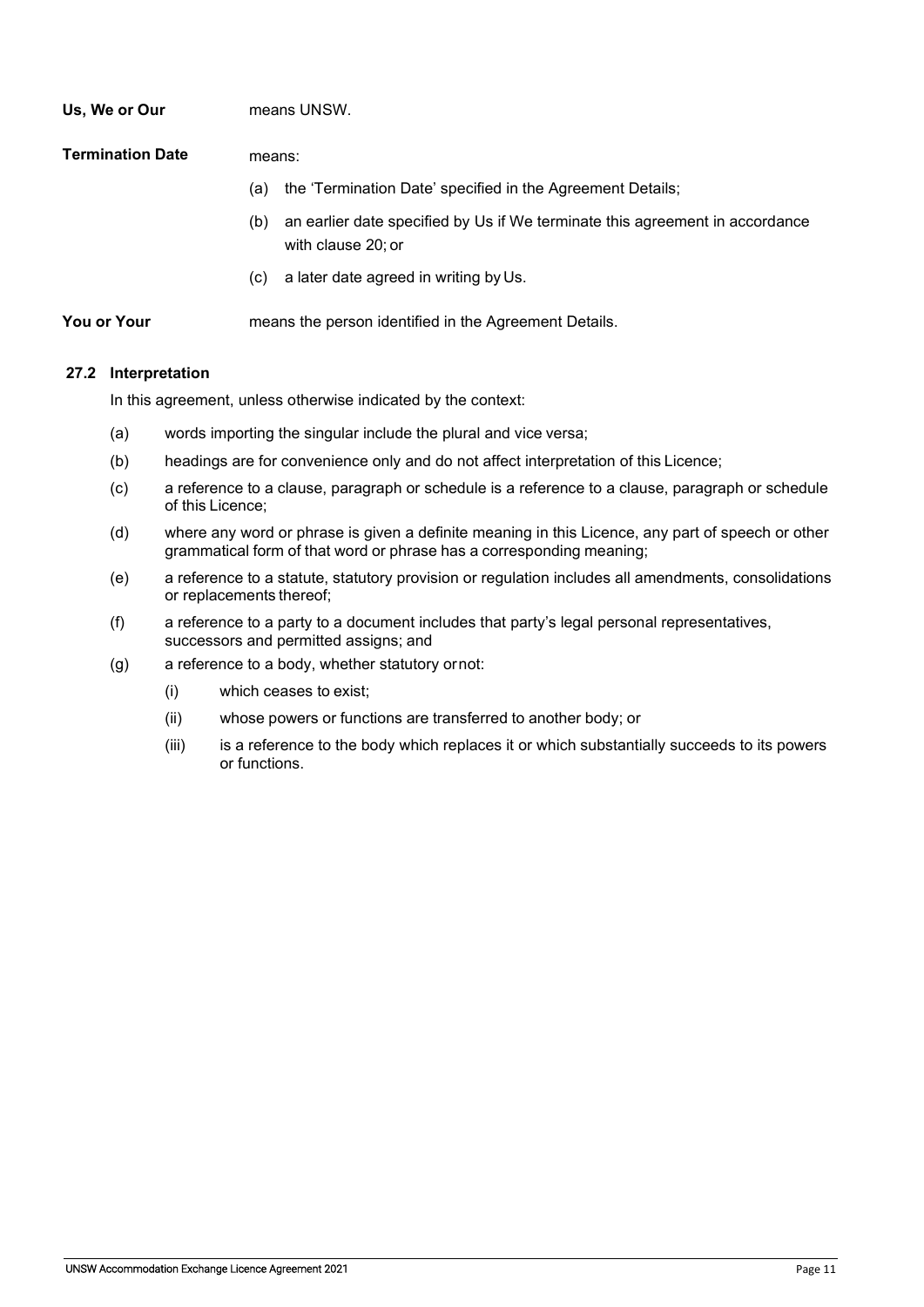## **1. Photo ID**

Upon checking-in or within 72 hours of checking-in, You must present to the UNSW Student Accommodation Office an original photo identification (such as a passport, driver's licence or student ID) along with a copy of such photo ID for Our records. You must provide Us with any updates to Your personal details following any change to the information previously submitted, by contacting the UNSW Student Accommodation Office.

## **2. Induction**

You must complete, when advised, the accommodation induction process. This includes completing online modules prior to checking-in and attending at least one orientation session within one month of checking-in (or at the earliest available session during the term of Your Licence Agreement). The orientation sessions are designed to ensure the safety, security and well-being of all residents and staff.

## **3. Noise**

- (a) You must not make any noise or cause any disruption within the Room, Building or on Common Property:
	- (i) at any time, if it is likely to disturb the peaceful enjoyment of anotherresident;
	- (ii) between the hours of 11pm and 8am (or such earlier time as per Rule 3(c)).
- (b) If You create a noise or disturbance, UNSW Security will attend thedisturbance.
- (c) We may impose quiet hours during periods of study vacation and exams as outlined in the Resident Handbook.

## **4. Common property**

You must not

- (a) cause or allow any damage to any lawn, garden, tree, shrub, plant or flower on Common Property;
- (b) use any part of Common Property as Your owngarden;
- (c) cause or allow any damage to (or make any additions or improvements to) any structure that is part of Common Property without Our written permission. If any Common Property is damaged, You must notify Us and We will be responsible for maintaining anything We have installed; and
- (d) throw or leave any rubbish, dirt, dust or other materials on Common Property that may interfere with the peaceful enjoyment of another resident in the Building. In particular, You must not litter the Building and its surrounds and the Common Areas with cigarette butts. If You do, they will be removed by Us at Your cost.

#### **5. Your behaviour**

- (a) You must not engage in any behaviour or any conduct that threatens, abuses, intimidates or harasses another resident, guest or Our staff or participate in any behaviour that is illegal whilst in the Room, Building or Common Property.
- (b) You must be adequately clothed when on Common Property and balconies. You must not use language or behave in a way which might offend or embarrass others using the Building or Common Property.

#### **6. Behaviour of guests**

- (a) You must make sure Your guests do not behave in any way which might disturb the peaceful enjoyment of another resident. This applies to behaviour of Your guests in a Room, Building or on Common Property.
- (b) You are responsible for your guests and will be held accountable for any act, omission or misconduct by Your guests including breach of these Rules of Occupation.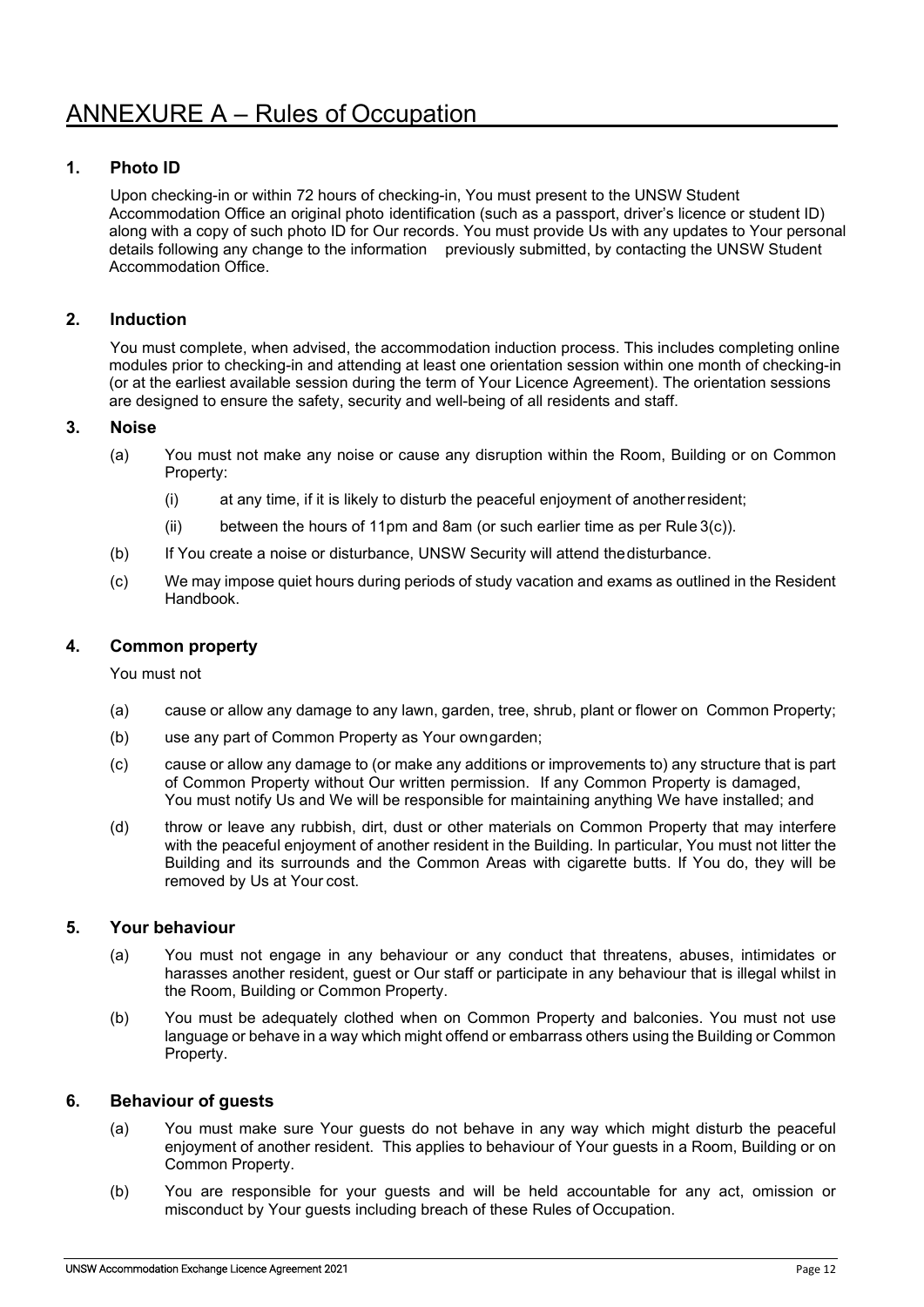## **7. Overnight Guests**

Residents may, in exceptional circumstances, seek authority for a guest to stay overnight. Such requests must be submitted with sufficient notice for approval to the respective Dean of the College or the Operations Supervisor (for the Apartments and University Terraces only).

## **8. Smoking**

UNSW is a smoke free Campus and this includes all the accommodation buildings owned and operated by UNSW.

Smoking of any substance is prohibited in the Room and/or Apartment and all Buildings and Common Property.

## **9. Drugs**

We have a zero tolerance of illicit drug use in the Room, Building or Common Property. If You:

- (a) are found in possession of illicit drugs or implements associated with their use in the Room, Building or Common Property; or
- (b) distribute, sell or manufacture illicit drugs or other substances from the Room, Building or Common Property,

We will immediately terminate this agreement and inform the relevant UNSW and legal authorities.

#### **10. Alcohol**

There are designated alcohol free zones in the Rooms, Building and Common Areas. These zones encompass apartments and part of the Common Areas within designated and signed areas of the Building. You must not consume or store alcohol in these designated areas. If You do not comply with the alcoholfree zones conditions, We may impose a penalty on You as set out in the agreement.

#### **11. Weapons**

We have a zero tolerance of the possession of weapons (sword, knives etc) or firearms (guns etc) in the Room, Building or Common Property. If You are found in possession of weapons, firearms or implements associated with their use in the Room, Building or Common Property We will immediately terminate this agreement and inform the relevant UNSW and legal authorities.

#### **12. Candles/Incense and Oil Burners**

The burning of candles, incense or oil burners – or any object that has either a naked or contained flame – is prohibited within the Rooms, Building and Common Areas as this is deemed an extreme fire hazard.

#### **13. Removing or Moving furniture, fixtures and fittings**

- (a) You must not remove any furniture, fixture or fitting from the Room, Building of Common Property without Our prior written consent.
- (b) You must not move large objects or furniture through Common Property unless You have notified Us, and given Us an opportunity to have Our representative attend the move.

#### **14. Garbage disposal**

You are responsible for ensuring Your and Your guests' rubbish is removed from the Room, Building and Common Property in a timely manner and properly deposited in the communal rubbish areas allocated by Us for collection. You must use all garbage chutes according to pasted instructions near chutes.

#### **15. Keeping of animals**

You must not allow any animals in the Room or the Building. This Rule does not apply to the extent that it restricts the keeping of a guide or hearing dog.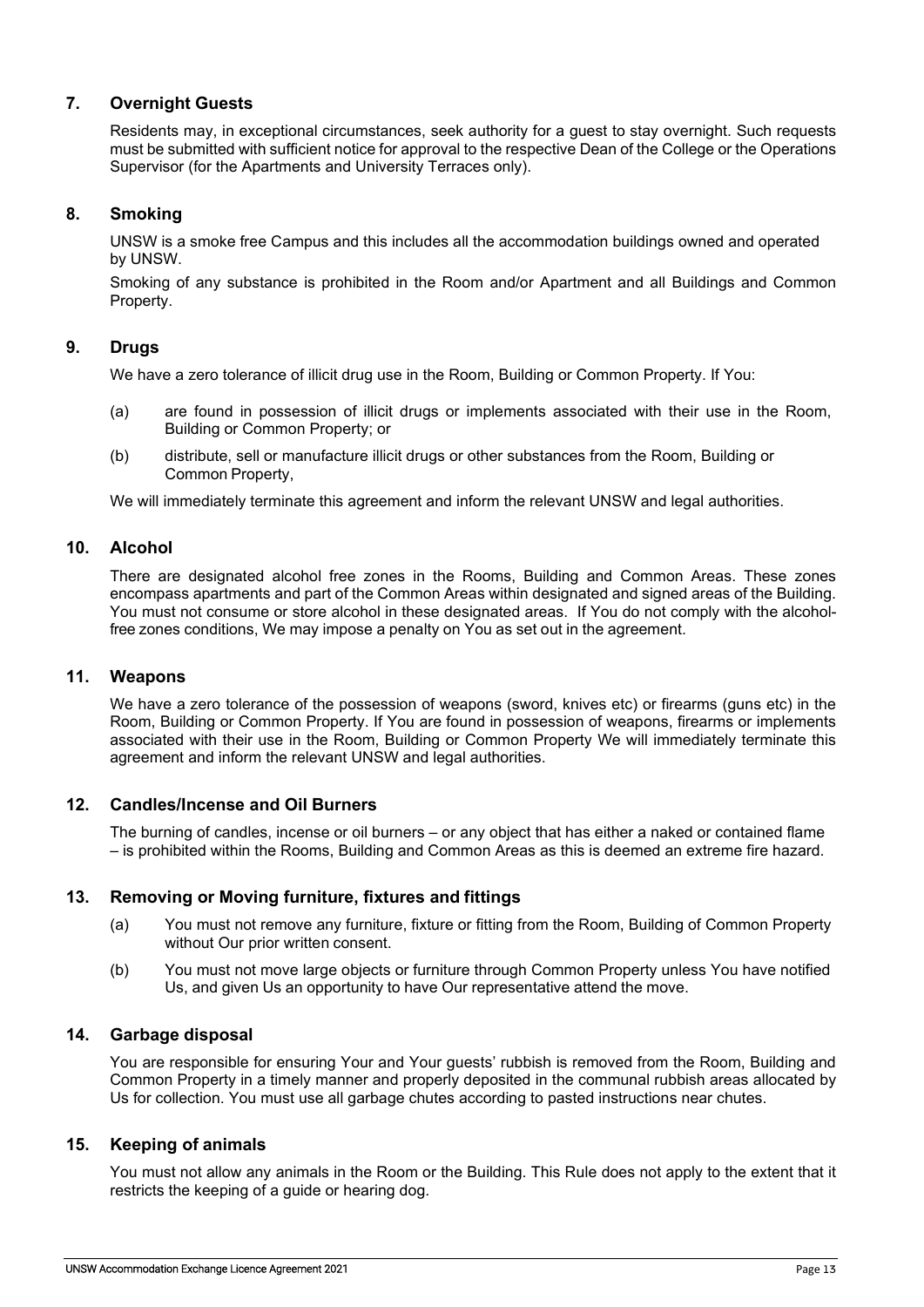## **16. Appearance of Room**

Unless You have Our written approval, You must not keep anything within the Room (either on a permanent or temporary basis) that affects the appearance of the Room or the rest of the Building.

## **17. Communication**

You are responsible for ensuring Your contact details are kept up to date on the Student Accommodation Office database. All official notices and notifications will be sent to Your email address allocated by UNSW. You are responsible for ensuring You regularly check this email address and ensure mail can be received at this address.

If you are requested to attend a meeting with administration staff you should make every endeavor to attend that meeting or agree on an alternative time that is suitable to both parties.

## **18. Networking Devices**

You must not connect or make use of any networking devices on the data ports provided (for example: networking routers, hubs, switches). You must not interfere with any of the UNSW networking devices installed in Your Room or in the Building.

## **19. Storage**

Personal items, including furniture, bicycles, clotheslines and suitcases must not be stored (temporarily or permanently) in Common Areas or the balcony of the Room. This does not include outdoor furniture.

## **20. Children playing on common property in building**

You must not allow any child under Your control to play on Common Property areas inside the Building unless under the immediate supervision of a responsible adult. This does not stop children from playing unsupervised on Common Property areas outside the Building that are not dangerous (e.g. a lawn).

## **21. Drying of laundry items**

Unless You have Our written permission You must not hang washing, towelling, bedding, clothing or other articles on any part of the Room (e.g. on the balcony) so that it may be seen from outside the Building.

#### **22. Storage of flammable liquids**

You must get Our written permission if You want to store any flammable materials in the Room, the Building or Common Property, except for common items for the Room or washing Your clothes.

#### **23. BBQs**

You must not use (or allow to another person to use) a BBQ or any other cooking equipment on the balcony of the Room.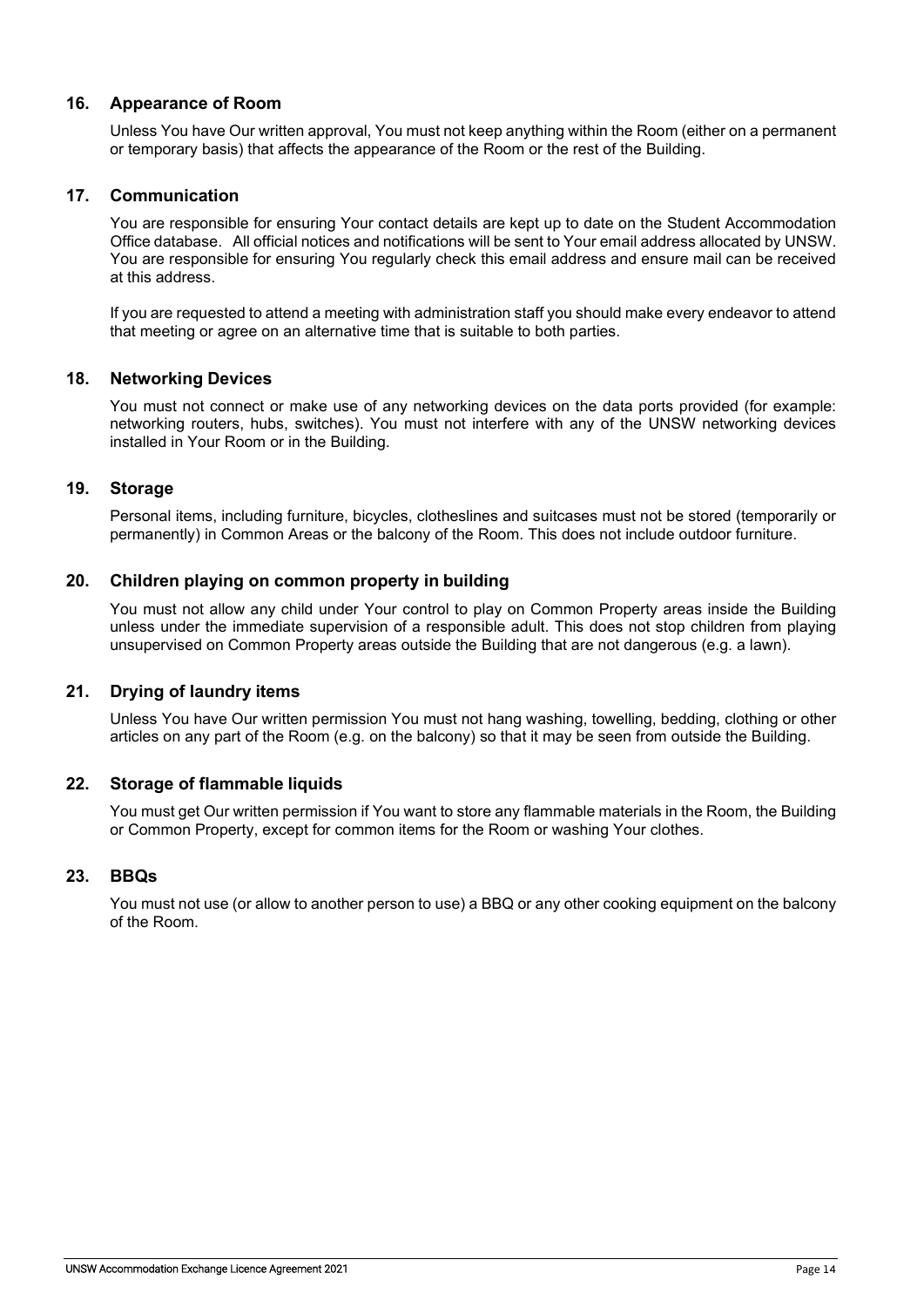# **1. Room Fees**

| <b>Item</b>                                                                                                   | <b>Amount (incl. GST)</b>                                                          |
|---------------------------------------------------------------------------------------------------------------|------------------------------------------------------------------------------------|
| <b>Application Fee</b>                                                                                        | \$100                                                                              |
| Advance Payment on Acceptance of Offer <sup>1</sup>                                                           | \$1,000                                                                            |
| Annual Sundry Cleaning Fee <sup>2</sup>                                                                       | \$66                                                                               |
| <b>Accommodation Fee</b>                                                                                      | As noted under Licence Agreement Details on the<br>cover of this Licence Agreement |
| Gown – for residents of Basser College,<br>Goldstein College, Philip Baxter College and<br>Fig Tree Hall only | \$66                                                                               |

#### **Notes:**

- 1 This will be applied to the lastinstallment.<br>2 University Terraces, Barker Street Apartm
- 2 University Terraces, Barker Street Apartments, Mulwarree Apartments and High Street Apartments only

## **2. What is included in Room Fees**

- Occupancy of Your Room with furniture and fittings as per Condition Report.
- Use of Common Property including; the computer room, study and social spaces.
- Subject to clause 15 of the agreement, internet access and provision of utilities (i.e. electricity, water)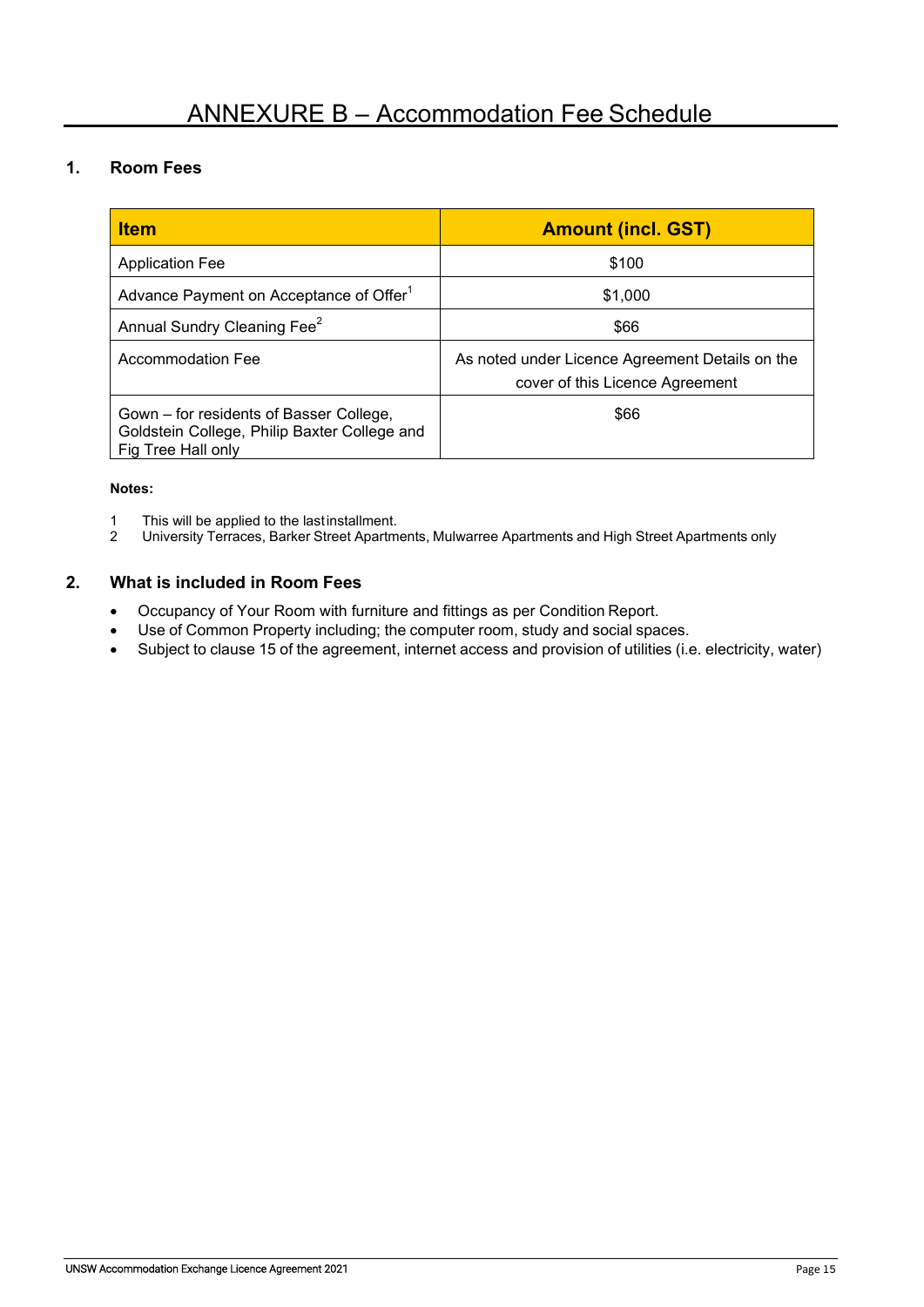# **3. Other Fees**

In addition to the Room Fees identified above, You must pay the following (as applicable):

| <b>Item</b>                                                                                                                                                                                                | <b>Amount (ex GST)</b>                                                     |  |  |
|------------------------------------------------------------------------------------------------------------------------------------------------------------------------------------------------------------|----------------------------------------------------------------------------|--|--|
| Late payment                                                                                                                                                                                               | \$25                                                                       |  |  |
| Direct debit dishonor fee                                                                                                                                                                                  | Fee charged to Us by the relevant<br>financial institution                 |  |  |
| Replacement of a swipe card / key                                                                                                                                                                          | \$25                                                                       |  |  |
| Replacement lock                                                                                                                                                                                           | \$150 - \$250, or as determined by Us                                      |  |  |
| Breach of Rules of Occupation / requirements of clause<br>10 (see clause 10)                                                                                                                               | Up to \$550 (per instance) as<br>determined by Us                          |  |  |
| Our administrative costs if You vacate the Room early<br>(see clause 21)                                                                                                                                   | 2 weeks of Room Fees                                                       |  |  |
| If We need to clean Your Room or excess rubbish You<br>have left behind after You vacate or remove any items<br>that You have left behind (see clause 21.5)                                                | As determined by Us                                                        |  |  |
| Costs of any damage to the Room (include costs for<br>locksmiths, electrician, plumber or pest control) or<br>damage or missing to Our items in the Room (other than<br>fair wear and tear) (see clause 9) | As determined by Us                                                        |  |  |
| False fire alarms triggered by You or Your guests (see<br>clause 17)                                                                                                                                       | As determined by the Fire Authorities<br>(currently approximately \$1,900) |  |  |
| If You fail to vacate by Your Termination Date                                                                                                                                                             | \$100 per day or part thereof                                              |  |  |
| Any other fees or charges specified in this agreement that You may be liable for                                                                                                                           |                                                                            |  |  |

## **4. Important points about the Accommodation Fees and Your Re-admission**

- (a) When You accept a Room at an accommodation, You should be aware that You are committing to pay the Accommodation Fees for the entire Residency Period. This financial obligation will continue for the entire period even if You want to vacate early (see clause21).
- (b) The acceptance of Your application for re-admission to an accommodation for subsequent years of Your studies is not automatic and must be approved by Us. We will take into account Your compliance with the terms of this agreement when assessing Your re-admission application.
- (c) If You fail to pay the amounts You owe under this agreement, Your examination results, and permission for re-enrolment or graduation, will be blocked if fees or charges remain unpaid 14 days before the end of the Term.